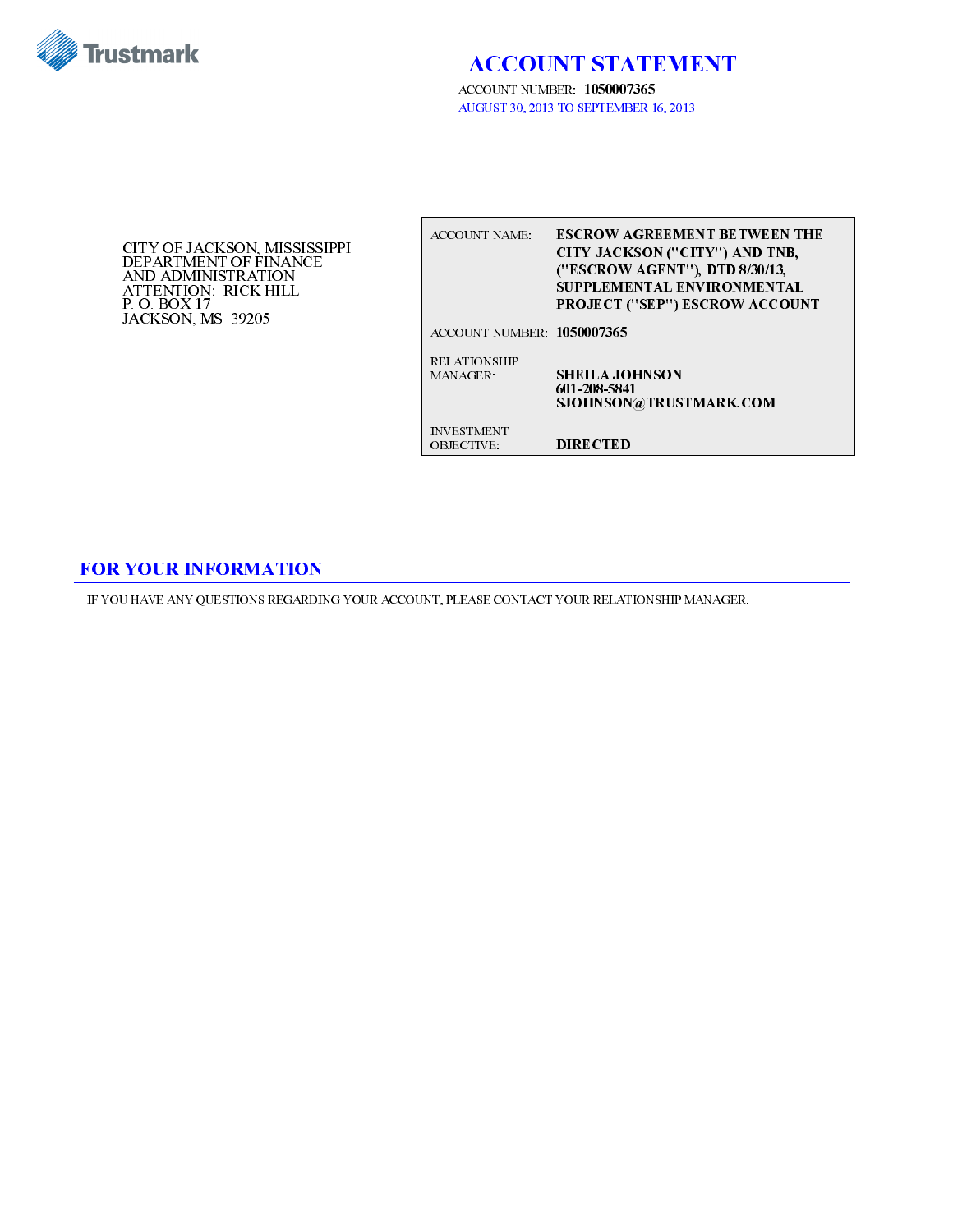

ACCOUNT NUMBER: 1050007365 AUGUST 30, 2013 TO SEPTEMBER 16, 2013

## ACCOUNT ACTIVITY SUMMARY

|                                                                        | <b>CURRENT PERIOD VEAR TO DATE</b>     |                                        |
|------------------------------------------------------------------------|----------------------------------------|----------------------------------------|
| <b>MARKET VALUE AT BEGINNING OF PERIOD</b>                             | 0.00                                   | 0.00                                   |
| ADDITIONS TO ACCOUNT<br><b>MISCELLANEOUS</b><br>CHANGE IN MARKET VALUE | 175,000.00<br>175,000,00<br>175,000.00 | 175,000.00<br>175,000.00<br>175,000.00 |
| <b>MARKET VALUE AT END OF PERIOD</b>                                   | 175,000.00                             | 175,000.00                             |

#### INVESTMENT PORTFOLIO SUMMARY

| <b>MARKET VALUE AS OF</b> | 08/30/2013 |            | $09/16/2013$ % OF ACCOUNT |
|---------------------------|------------|------------|---------------------------|
| TOTAL                     | 0.00       | 175.000.00 | $100.0\%$                 |

#### STATEMENT OF INVESTMENT POSITION

| <b>DESCRIPTION</b>           | <b>TOTAL</b><br><b>MARKET/</b><br><b>TOTAL COST COST PRICE GAIN/LOSS</b> | <b>MARKET</b><br><b>PRICE/</b> | <b>EST ANNUAL</b><br><b>INCOME/</b> | <b>CURRENT</b><br><b>YIELD</b> |
|------------------------------|--------------------------------------------------------------------------|--------------------------------|-------------------------------------|--------------------------------|
| <b>CASH AND EQUIVALENTS</b>  |                                                                          |                                |                                     |                                |
| 60934N674                    |                                                                          |                                |                                     |                                |
| FEDERATED US TREASURY CASH   | 175,000.00                                                               | 1.00                           |                                     |                                |
| RESERVE FUND - SS 632        | 175,000.00                                                               | 1.00                           |                                     |                                |
| * TOTAL CASH AND EQUIVALENTS | 175,000.00                                                               |                                | 0.00                                | 0.00                           |
|                              | 175,000.00                                                               |                                | 0.00                                |                                |
| <b>GRAND TOTAL ASSETS</b>    |                                                                          |                                |                                     |                                |
|                              | 175,000.00                                                               |                                | 0.00                                | 0.00                           |
|                              | 175,000.00                                                               |                                | 0.00                                |                                |

#### MARKET PRICES

MARKET PRICES SHOWN HAVE BEEN OBTAINED FROM PRICING SERVICES WHICH WE BELIEVE ARE RELIABLE; HOWEVER, WE CANNOT GUARANTEE THEIR ACCURACY OR THAT SECURITIES CAN BE BOUGHT OR SOLD FOR THESE PRICES. WE WILL BE GLAD TO PROVIDE FURTHER DETAILS UPON REQUEST.